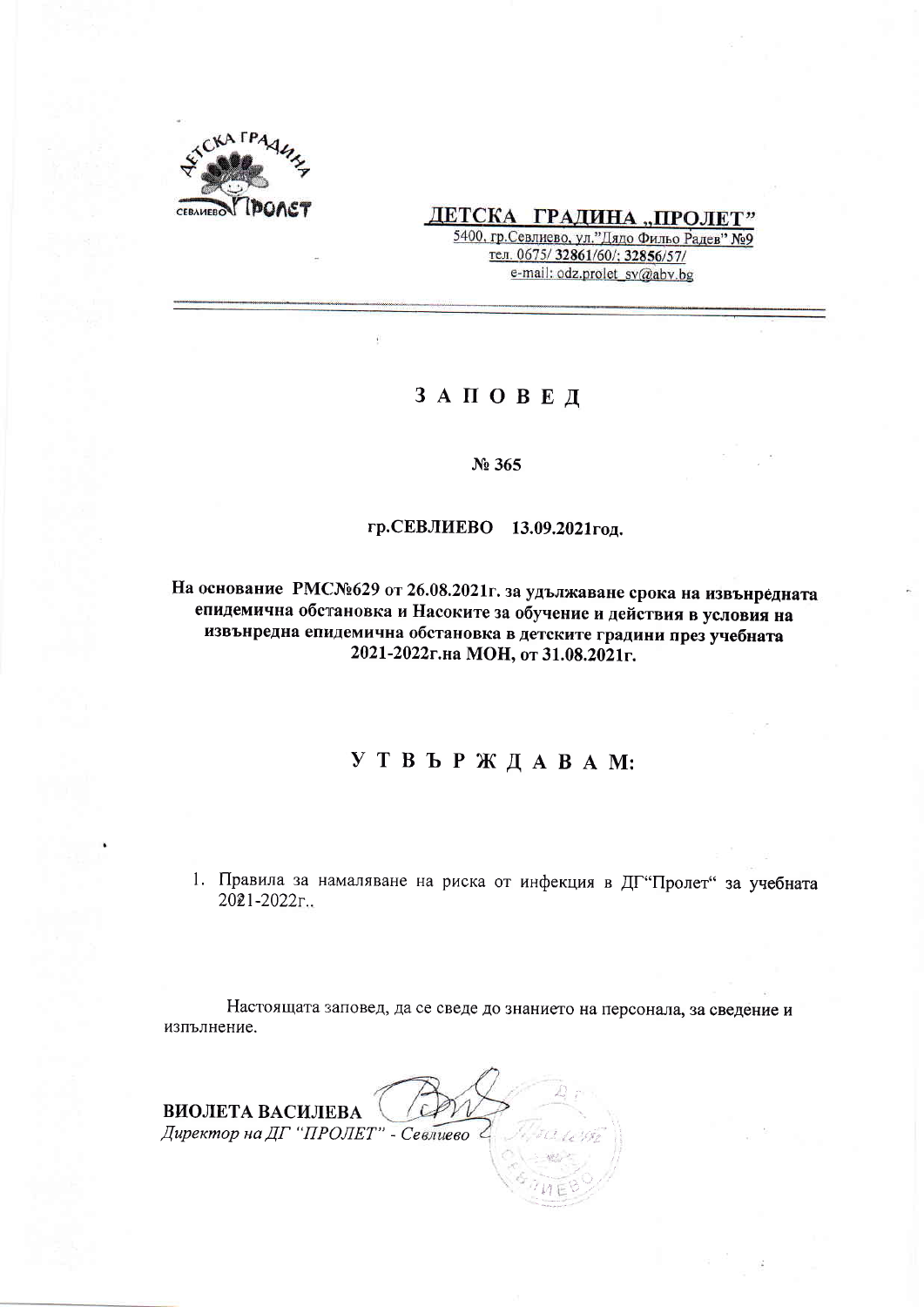

ДЕТСКА ГРАДИНА "ПРОЛЕТ"

5400, гр.Севлиево, ул."Дядо Фильо Радев" №9 тел. 0675/32861/60/: 32856/57/ e-mail: odz.prolet sv@abv.bg

#### УТВЪРЖДАВАМ:

Виолета Василева Директор на ДГ "Пролет"

Заповед № 365/13.09.2021 г.

### ПРАВИЛА ЗА НАМАЛЯВАНЕ НА РИСКОВЕТЕ ОТ ИНФЕКЦИЯ В ДГ"ПРОЛЕТ" ЗА УЧЕБНАТА 2021-2022Г.

### 1. Физическа дистанция

Осигуряването на дистанция (невзаимодействие) между децата и персонала от отделните групи на ДГ"Пролет"

- > Осигуряването на дистанция между учителите и ограничаване на контактите на другите педагогически специалисти, които се налага да влизат в повече от една група.
- > Не се допуска събиране на едно място на персонал от детската градина, освен ако това не е необходимо за опазване здравето и живота на децата. Предвид спецификата на работата в детските градини следва да е ясно, че:
- > спазването на физическа дистанция между децата и персонала в рамките на една група не е възможно;
- > физическата дистанция е задължителна между децата от отделни групи;
- физическата дистанция е задължителна между персонала на отделни групи;  $\blacktriangleright$
- > физическата дистанция е задължителна между родителите и персонала на детската градина.

## 2. Носене на защитни маски за лице

В сградата на ДГ"Пролет" от децата не се изисква да носят предпазни маски. Дете може да носи защитна маска за лице по време на престоя в детската градина по препоръка на лекар или при заявено желание на родител.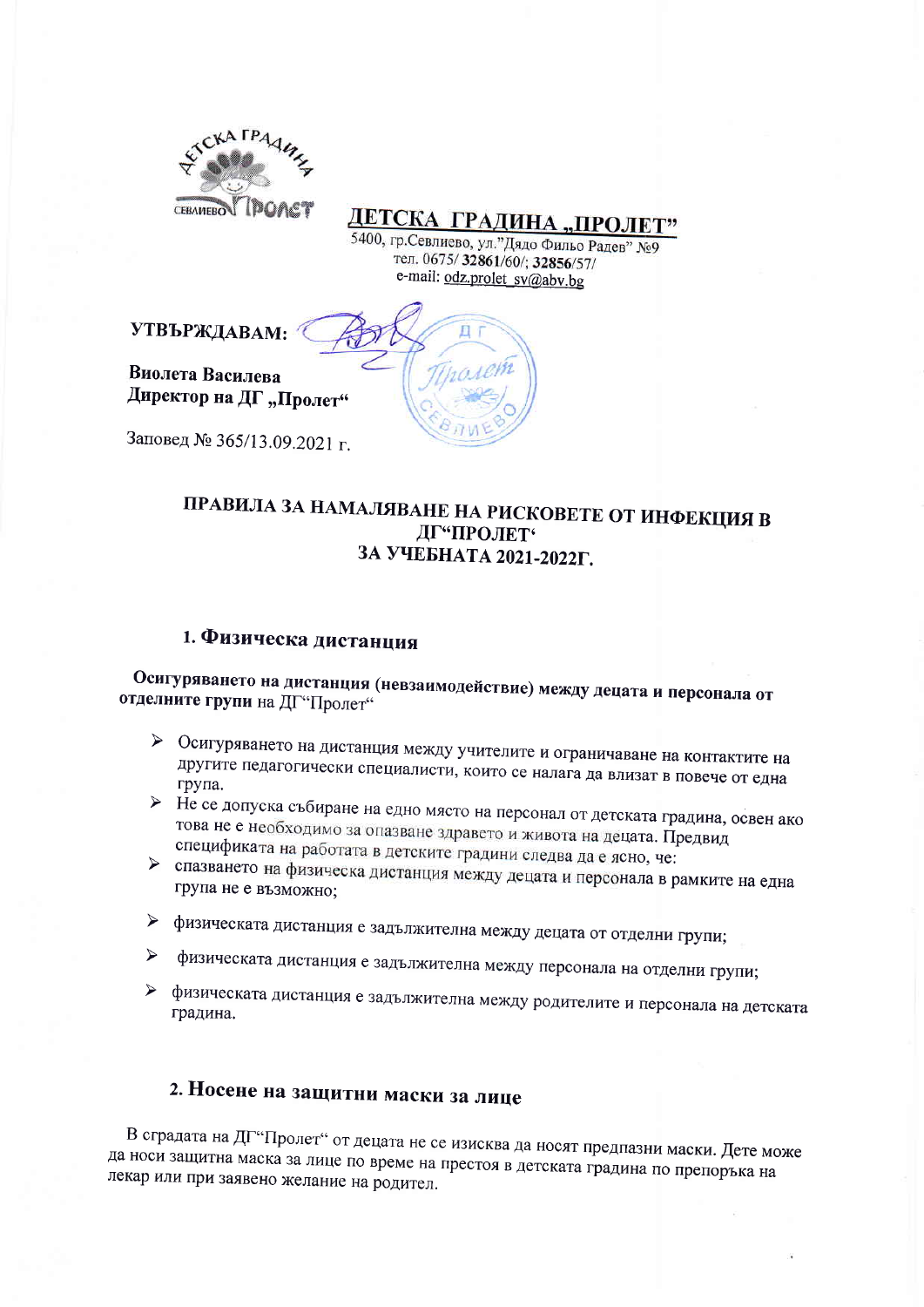- > Носенето на защитна маска за лице от педагогическия и непедагогически персонал по време на извънредната епидемична обстановка е задължително, в т. ч. и от външните за институцията лица, ако по изключение са налага да влязат в сградата, при следните случаи:
- ≻ в общите закрити части на сградата на детската градина (преддверие, фоайета, стълбища, коридори, санитарни възли, медицински кабинет, учителската
- > стая/методичен кабинет, административните помещения);

когато по изключение работят с повече от една група;

### 3. Приемане на деца в детската градина

- ≻ Изработва се график за сутрешния прием в детската градина, който да се извършва в по-дълъг интервал от време, а ако климатичните условия го позволяват - на двора или на специално обособено пространство, осигуряващо отстояние на най-малко 1,5 м между семействата, като не се допуска влизането на придружителите на децата в сградата на детската градина.
- > Отварят се всички възможни входове на детската градина, което ще гарантира физическата дистанция между децата от отделните групи.
- ≻ Сутрешен филтър за прием на вход, като при необходимост той може да се извършва освен от медицинското лице и от упълномощено от директора лице при използване на защитни маски за лице. При констатиране на признаци на заболяване детето не се приема.
- > Когато атмосферните условия не позволяват, ръководството на детската градина следва да създаде организация, която да осигури безопасното приемане и предаване на децата.
- > Когато е наложително да бъде допуснат родител в детската градина, той/тя следва да носи защитна маска за лице, да използва калцуни и да дезинфекцира ръцете си преди влизане.
- > При приемането на новозаписани деца, които за първи път постъпват на детска градина/яслена група, същите се приемат в детската градина след представяне на необходимите документи съгласно Наредба № 3 от 05.02.2007 г. за здравните изисквания към детските градини и Наредба № 26 от 18.11.2008 г. за устройството и дейността на детските ясли и детските кухни и здравните изисквания към тях.
- > За децата, които възобновяват посещенията си в детски градини и ясли след отсъствие за повече от 2 месеца, се предоставя еднократен отрицателен резултат за чревни паразити.
- > Родителите, които са преценили, че детето им ще възобнови посещението, вместо медицинска бележка за липса на контакт със заразно болен могат да декларират обстоятелството, че не им е известно детето да е било в контакт със заразно болни и няма признаци на заразно заболяване през последните 14 дни.

# Преди планираното посещение на детето на детска градина родителите:

- > подготвят предварително необходимите документи за прием;
- се запознават с предоставените им от детската градина полезни препоръки да подкрепят усилията на институцията за спазване на правила, хигиена и психично здраве по време на адаптацията на детето им;
- > спазват регламентираната дистанция от 1,5 м;